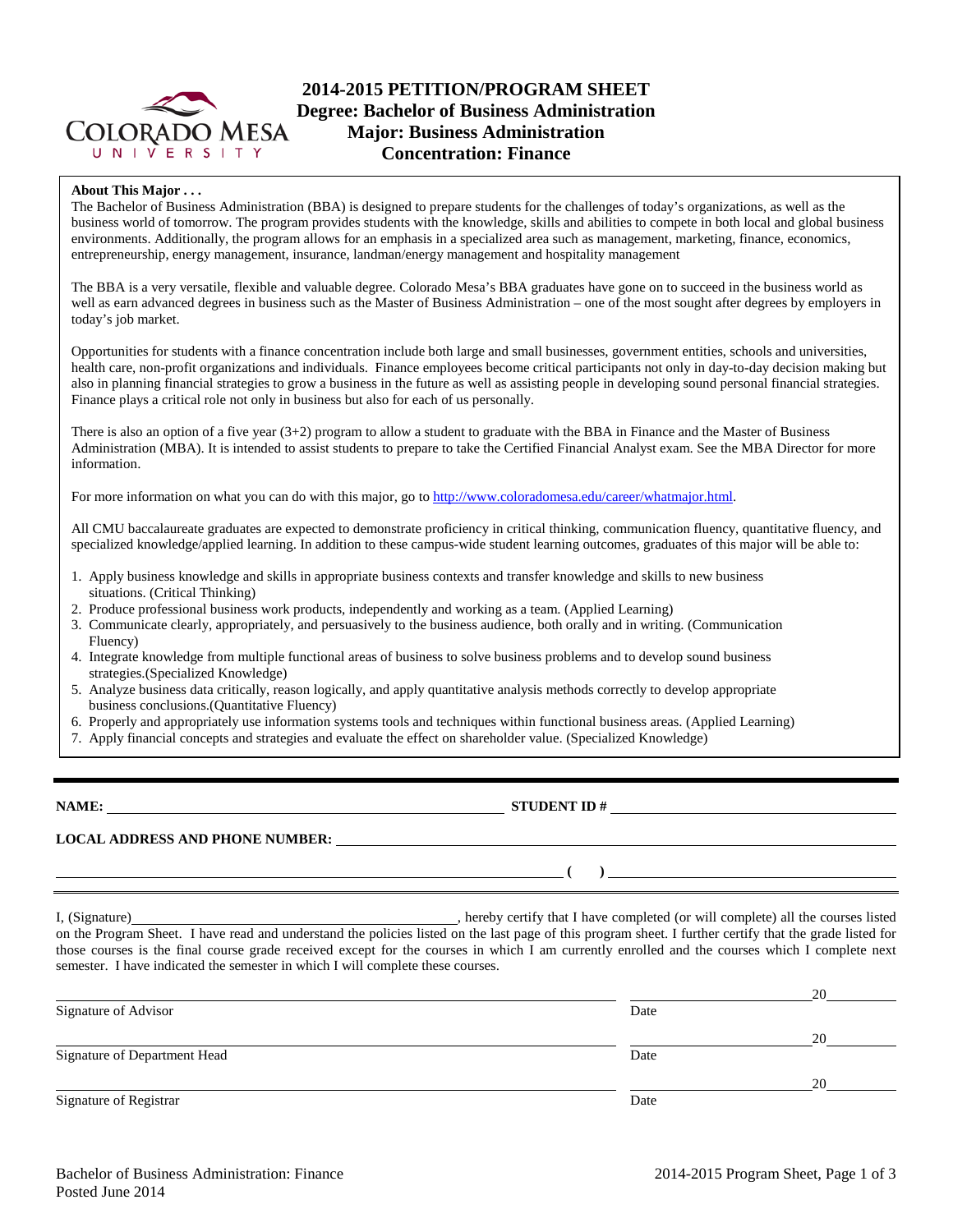### **Students should work closely with a faculty advisor when selecting and scheduling courses prior to registration.**  Degree Requirements:

- <sup>120</sup> semester hours total (Students must complete a minimum of 30 of the last 60 hours of credit at CMU, with at least 15 semester hours in major discipline courses numbered 300 or higher).
- 40 upper division credits (A minimum of 15 taken at the 300-400 course levels within the major at CMU).
- 2.00 cumulative GPA or higher in all CMU coursework
- 2.00 cumulative GPA or higher in coursework toward the major content area
- Pre-collegiate courses (usually numbered below 100) cannot be used for graduation.
- A student must follow the CMU graduation requirements either from 1) the program sheet for the major in effect at the time the student officially declares a major; or 2) a program sheet for the major approved for a year subsequent to the year during which the student officially declares the major and is approved for the student by the department head. Because a program may have requirements specific to the degree, the student should check with the faculty advisor for additional criteria. It is the student's responsibility to be aware of, and follow, all requirements for the degree being pursued. Any exceptions or substitutions must be approved by the student's faculty advisor and Department Head.
- When filling out the program sheet a course can be used only once. See the "Undergraduate Graduation Requirements" in the for
- additional graduation information.

**GENERAL EDUCATION REQUIREMENTS** (31 semester hours) See the current catalog for a list of courses that fulfill the requirements below. If a course is on the general education list of options and a requirement for your major, you must use it to fulfill the major requirement and make a different selection within the general education requirement.

|                                                                                                                                        |                                                                                                                        |                 |                                                                                                                                                                                                                                                      |               | _ _                                                                                                                                                                                                                                                                                                                                                                                                                                                                        |
|----------------------------------------------------------------------------------------------------------------------------------------|------------------------------------------------------------------------------------------------------------------------|-----------------|------------------------------------------------------------------------------------------------------------------------------------------------------------------------------------------------------------------------------------------------------|---------------|----------------------------------------------------------------------------------------------------------------------------------------------------------------------------------------------------------------------------------------------------------------------------------------------------------------------------------------------------------------------------------------------------------------------------------------------------------------------------|
| Course No Title                                                                                                                        | Sem.hrs Grade Term/Trns                                                                                                | <b>MANG 301</b> | Organizational Behavior                                                                                                                                                                                                                              | 3             | <u> 1980 - Jan James James Barnett, amerikansk fotograf (</u>                                                                                                                                                                                                                                                                                                                                                                                                              |
|                                                                                                                                        |                                                                                                                        | <b>MANG 371</b> | Human Resource Management 3                                                                                                                                                                                                                          |               | $\frac{1}{1-\frac{1}{1-\frac{1}{1-\frac{1}{1-\frac{1}{1-\frac{1}{1-\frac{1}{1-\frac{1}{1-\frac{1}{1-\frac{1}{1-\frac{1}{1-\frac{1}{1-\frac{1}{1-\frac{1}{1-\frac{1}{1-\frac{1}{1-\frac{1}{1-\frac{1}{1-\frac{1}{1-\frac{1}{1-\frac{1}{1-\frac{1}{1-\frac{1}{1-\frac{1}{1-\frac{1}{1-\frac{1}{1-\frac{1}{1-\frac{1}{1-\frac{1}{1-\frac{1}{1-\frac{1}{1-\frac{1}{1-\frac{1}{1-\frac{1}{1-\frac{1}{1-\frac{1}{1-\frac{1$                                                      |
|                                                                                                                                        | English (6 semester hours, must receive a grade of "C" or better and                                                   | <b>MANG 471</b> | <b>Operations Management</b>                                                                                                                                                                                                                         | 3             |                                                                                                                                                                                                                                                                                                                                                                                                                                                                            |
|                                                                                                                                        | must be completed by the time the student has 60 semester hours.)                                                      | <b>MANG 491</b> | <b>Business Strategy</b>                                                                                                                                                                                                                             |               |                                                                                                                                                                                                                                                                                                                                                                                                                                                                            |
| ENGL 111 English Composition                                                                                                           | 3                                                                                                                      | <b>MARK 231</b> | Principles of Marketing                                                                                                                                                                                                                              | 3             |                                                                                                                                                                                                                                                                                                                                                                                                                                                                            |
| ENGL 112 English Composition                                                                                                           |                                                                                                                        | <b>CISB 341</b> | <b>Quantitative Decision Making</b>                                                                                                                                                                                                                  |               |                                                                                                                                                                                                                                                                                                                                                                                                                                                                            |
|                                                                                                                                        |                                                                                                                        |                 | or MANG 341 Quantitative Decision Making 3                                                                                                                                                                                                           |               |                                                                                                                                                                                                                                                                                                                                                                                                                                                                            |
|                                                                                                                                        | Math: MATH 121 or higher (3 semester hours, must receive a grade                                                       |                 | or MARK 350 Marking Research                                                                                                                                                                                                                         |               |                                                                                                                                                                                                                                                                                                                                                                                                                                                                            |
| of "C" or better, must be completed by the time the student has 60                                                                     |                                                                                                                        |                 |                                                                                                                                                                                                                                                      |               |                                                                                                                                                                                                                                                                                                                                                                                                                                                                            |
| semester hours.)                                                                                                                       |                                                                                                                        |                 | <b>Finance Concentration Courses</b> (30 semester hours)                                                                                                                                                                                             |               |                                                                                                                                                                                                                                                                                                                                                                                                                                                                            |
| <b>MATH 121</b><br><u> 1980 - Andrea Albert III, politik eta politik eta politik eta politik eta politik eta politik eta politik e</u> |                                                                                                                        |                 | <b>Finance Nucleus</b> (15 semester hours)                                                                                                                                                                                                           |               |                                                                                                                                                                                                                                                                                                                                                                                                                                                                            |
|                                                                                                                                        |                                                                                                                        | <b>FINA 320</b> | Fundamentals of Investments 3                                                                                                                                                                                                                        |               |                                                                                                                                                                                                                                                                                                                                                                                                                                                                            |
| <b>Humanities</b> (3 semester hours)                                                                                                   |                                                                                                                        | <b>FINA 420</b> | Security Analysis and Portfolio                                                                                                                                                                                                                      |               |                                                                                                                                                                                                                                                                                                                                                                                                                                                                            |
|                                                                                                                                        |                                                                                                                        |                 | Management                                                                                                                                                                                                                                           | $\mathcal{F}$ |                                                                                                                                                                                                                                                                                                                                                                                                                                                                            |
|                                                                                                                                        |                                                                                                                        | <b>FINA 451</b> | Financial Management: Theory                                                                                                                                                                                                                         |               |                                                                                                                                                                                                                                                                                                                                                                                                                                                                            |
| Social and Behavioral Sciences (6 semester hours)                                                                                      |                                                                                                                        |                 | and Applications                                                                                                                                                                                                                                     | 3             | <u> 1989 - Alban Santan Barat III da a shekara tsa a tsa a tsa a tsa a tsa a tsa a tsa a tsa a tsa a tsa a tsa a tsa a tsa a tsa a tsa a tsa a tsa a tsa a tsa a tsa a tsa a tsa a tsa a tsa a tsa a tsa a tsa a tsa a tsa a tsa</u>                                                                                                                                                                                                                                       |
| Principles of Macroeconomics 3<br>ECON 201                                                                                             |                                                                                                                        | <b>FINA 431</b> | International Financial Mgmt 3                                                                                                                                                                                                                       |               | $\frac{1}{2} \left( \frac{1}{2} \right) \left( \frac{1}{2} \right) \left( \frac{1}{2} \right) \left( \frac{1}{2} \right) \left( \frac{1}{2} \right) \left( \frac{1}{2} \right) \left( \frac{1}{2} \right) \left( \frac{1}{2} \right) \left( \frac{1}{2} \right) \left( \frac{1}{2} \right) \left( \frac{1}{2} \right) \left( \frac{1}{2} \right) \left( \frac{1}{2} \right) \left( \frac{1}{2} \right) \left( \frac{1}{2} \right) \left( \frac{1}{2} \right) \left( \frac$ |
| <b>ECON 202</b><br>Principles of Microeconomics 3                                                                                      |                                                                                                                        | <b>MARK 335</b> | Sales & Sales Management                                                                                                                                                                                                                             |               |                                                                                                                                                                                                                                                                                                                                                                                                                                                                            |
|                                                                                                                                        | Natural Sciences (7 semester hours, one course must include a lab)<br><u> 2002 - Andrea San Andrew Maria (b. 1922)</u> |                 | <b>Concentration Electives (15 semester hours)</b> Choose 15 hours that<br>complement the nucleus or choose the nucleus of second Concentration.<br>At least 1 hour must be upper division<br><u> 1988 - Jan Barnett, fransk politiker (d. 1989)</u> |               |                                                                                                                                                                                                                                                                                                                                                                                                                                                                            |
| <b>History</b> (3 semester hours)<br><b>HIST</b>                                                                                       |                                                                                                                        |                 | <u> 1999 - John Harrison, marsin ann an 1990 - 1990 - 1990 - 1990 - 1990 - 1990 - 1990 - 1990 - 1990 - 1990 - 19</u><br><u> 1999 - Jan James James, mars and de la provincia establectura establectura establectura establectura estable</u>         |               |                                                                                                                                                                                                                                                                                                                                                                                                                                                                            |
| <b>Fine Arts</b> (3 semester hours)                                                                                                    |                                                                                                                        |                 |                                                                                                                                                                                                                                                      |               |                                                                                                                                                                                                                                                                                                                                                                                                                                                                            |
|                                                                                                                                        |                                                                                                                        |                 | <b>Electives</b> (3 semester hours of college level courses appearing on your                                                                                                                                                                        |               |                                                                                                                                                                                                                                                                                                                                                                                                                                                                            |

Course No Title Sem.hrs Grade Term/Trns

|  |  |  |  | <b>OTHER LOWER DIVISION REQUIREMENTS (6 semester hours)</b> |
|--|--|--|--|-------------------------------------------------------------|
|  |  |  |  |                                                             |

|          | <b>Kinesiology</b> (3 semester hours) |  |
|----------|---------------------------------------|--|
| KINE 100 | Health and Wellness                   |  |
| KINA .   |                                       |  |
| KIN A    |                                       |  |

**Applied Studies** (3 semester hours)

**FOUNDATION COURSES** (17 semester hours) These courses, plus ECON 201 & 202 and Gen Ed English & Math requirements must be completed within the student's first 60 hours.

\_\_\_\_\_\_ \_\_\_\_ \_\_\_\_\_\_\_\_\_\_\_\_\_\_\_\_\_\_\_\_\_\_\_\_ \_\_\_\_ \_\_\_\_\_ \_\_\_\_\_\_\_\_

|          | completed within the student s first ob hours. |   |  |
|----------|------------------------------------------------|---|--|
| ACCT 201 | Principles of Financial Acctg                  |   |  |
| ACCT 202 | Principles of Managerial Acctg 3               |   |  |
| BUGB 105 | Freshman Business Seminar                      |   |  |
| BUGB 211 | <b>Business Communications</b>                 |   |  |
| CISB 101 | Business Inform. Technology                    |   |  |
|          | or CISB 205 Advanced Business Software         | 3 |  |
| CISB 241 | Intro to Business Analysis                     |   |  |
|          | or STAT 200 Probability and Statistics         |   |  |
|          |                                                |   |  |

### **BACHELOR OF BUSINESS ADMINISTRATION: FINANCE CONCENTRATION REQUIREMENTS** (63 semester hours)

## **Business Administration Core** (33 semester hours)

| <b>BUGB 349</b> | Legal Environment of Business 3            |   |  |
|-----------------|--------------------------------------------|---|--|
| BUGB 401        | <b>International Business</b>              |   |  |
| CISB 210        | <b>Fundamentals of Info Systems</b>        | 3 |  |
| FINA 301        | <b>Managerial Finance</b>                  |   |  |
| MANG 201        | Principles of Management                   | 3 |  |
| MANG 301        | Organizational Behavior                    |   |  |
| MANG 371        | Human Resource Management 3                |   |  |
| MANG 471        | <b>Operations Management</b>               |   |  |
| MANG 491        | <b>Business Strategy</b>                   |   |  |
| MARK 231        | Principles of Marketing                    |   |  |
| CISB 341        | <b>Quantitative Decision Making</b>        | 3 |  |
|                 | or MANG 341 Quantitative Decision Making 3 |   |  |
|                 | or MARK 350 Marking Research               |   |  |
|                 |                                            |   |  |

# **Finance Concentration Courses** (30 semester hours)

| <b>Finance Concentration Courses</b> (50 semester nours) |                                            |   |  |  |  |  |  |
|----------------------------------------------------------|--------------------------------------------|---|--|--|--|--|--|
|                                                          | <b>Finance Nucleus</b> (15 semester hours) |   |  |  |  |  |  |
| <b>FINA 320</b>                                          | <b>Fundamentals of Investments</b>         | 3 |  |  |  |  |  |
| <b>FINA 420</b>                                          | Security Analysis and Portfolio            |   |  |  |  |  |  |
|                                                          | Management                                 |   |  |  |  |  |  |
| <b>FINA 451</b>                                          | Financial Management: Theory               |   |  |  |  |  |  |
|                                                          | and Applications                           |   |  |  |  |  |  |
| <b>FINA 431</b>                                          | <b>International Financial Mgmt</b>        | 3 |  |  |  |  |  |
| <b>MARK 335</b>                                          | Sales & Sales Management                   | 3 |  |  |  |  |  |
|                                                          |                                            |   |  |  |  |  |  |

| <b>Electives</b> (3 semester hours of college level courses appearing on your    |  |
|----------------------------------------------------------------------------------|--|
| final transcript, <b>not listed above</b> to bring total semester hours to 120.) |  |

\_\_\_\_\_\_ \_\_\_\_ \_\_\_\_\_\_\_\_\_\_\_\_\_\_\_\_\_\_\_\_\_\_\_\_ \_\_\_\_ \_\_\_\_\_ \_\_\_\_\_\_\_\_